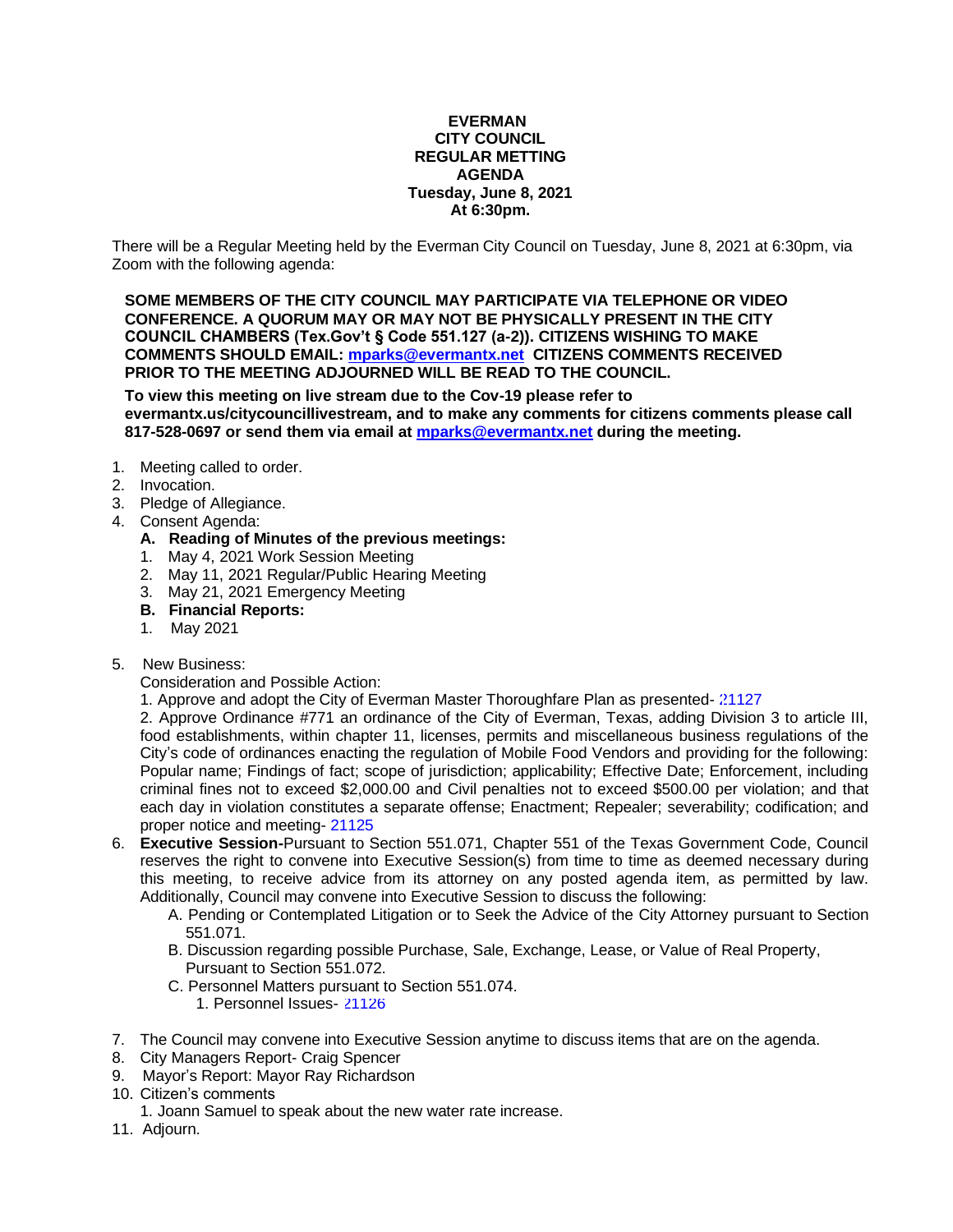*I hereby certify that this agenda was posted on the City of Everman bulletin board at or before 5:00 p.m. on Friday June 4, 2021.*

 $\mathcal{Y} \longmapsto \mathcal{X} \setminus \mathcal{Y}$ Mindi Parks

City Secretary

*City Hall is wheelchair accessible. Parking spaces for disabled citizens are available. Requests for sign interpretative services must be made 48 hours prior to the meeting. To make arrangements, call 817.293.0525 or TDD 1.800.RELAY TX, 1.800.735.2989.*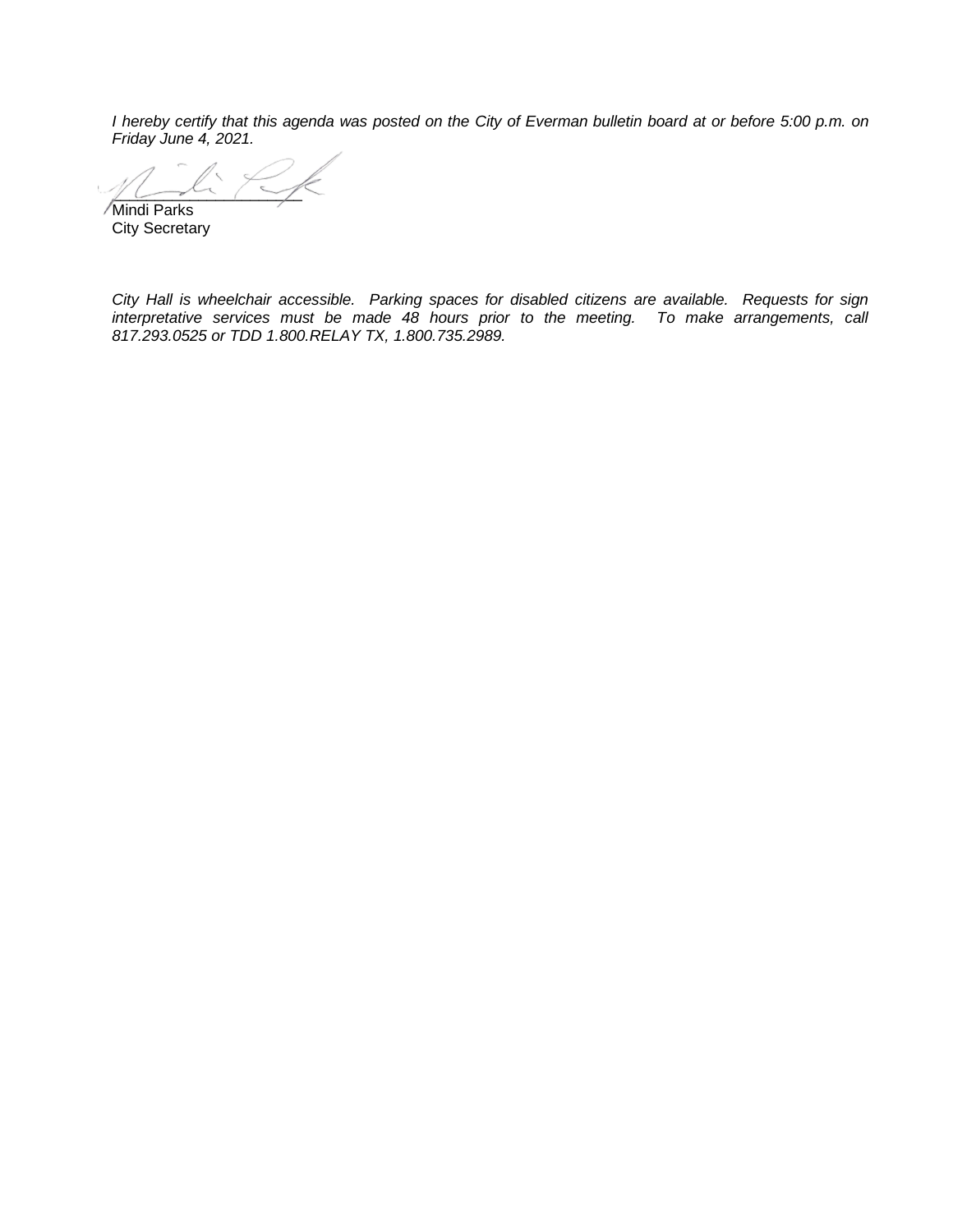#### **EVERMAN CITY COUNCIL WORK SESSION MINUTES Tuesday, May 4, 2021 6:30 P.M.**

There will be a Work Session Meeting held by the Everman City Council on Tuesday, May 4, 2021 at 6:30 p.m. via remote access with Zoom with the following agenda:

SOME MEMBERS OF THE CITY COUNCIL MAY PARTICIPATE VIA TELEPHONE OR VIDEO CONFERENCE. A QUORUM MAY OR MAY NOT BE PHYSICALLY PRESENT IN THE CITY COUNCIL CHAMBERS (Tex.Gov't § Code 551.127 (a-2)). CITIZENS WISHING TO MAKE COMMENTS SHOULD EMAIL: [mparks@evermantx.net](mailto:mparks@evermantx.net) CITIZENS COMMENTS RECEIVED PRIOR TO THE MEETING ADJOURNED WILL BE READ TO THE COUNCIL.

To view this meeting on live stream due to the Cov-19 please refer to evermantx.us/citycouncillivestream, and to make any comments for citizens comments or the Public Hearing please call 817-528-0697 or send them via email at [mparks@evermantx.net](mailto:mparks@evermantx.net) during the meeting.

| $\star$  | Mayor                       |
|----------|-----------------------------|
| $^\star$ | Council Member, Place 1     |
| $\star$  | Council Member, Place 2     |
| $\star$  | Council Member, Place 3     |
| $\star$  | Mayor Pro-Tem               |
| $\star$  | Council Member, Place 5     |
| $\star$  | Council Member, Place 6     |
|          |                             |
| $\star$  | <b>City Secretary</b>       |
| $\star$  | <b>City Manager</b>         |
| $^\star$ | Director of Finance         |
| $\star$  | <b>Assistant Fire Chief</b> |
|          |                             |

#### 1. **Meeting called to order.**

Mayor Richardson called meeting to order at 6:32pm.

#### 2. **Discussion Items:**

1. US House Appropriations Committee Community Projects Grant- 21103

Craig wanted to update council on this grant since it came to him and he only had a three day turn around to get all the information compiled and sent in. It was a very big task but he got it done and was able to make the deadline for this. This grant is about \$414,000 dollars' worth of different grants and would allow different projects to go on within the City of Everman. This would include things like a day camp free for the kids that would be with the police and fire and they would have games, activities. Also, a new walking and jogging trail, fencing, and repairs on the volleyball area. Bleachers for the football field. Restrooms at both Parks and the playground equipment. Scoreboard and lighting and the irrigation system. The Youth Sports Program would have \$10,000 to go towards letting kids' sign-up that can't afford it and towards uniforms, equipment and things for the sports association. That is just some of the things. Craig will update the council when he hears anything on this Project Grant. 2. Optional Monthly Water Bill Donations- 21102

City Manager Spencer wants to give the citizens an option when paying their water bill online to be able to make a donation to one of the following options; Parks, Library, Police, Fire and Animal Services. This option for the citizen can be a one-time thing or a reoccurring donation for the month. This may need to be added after the water rate increase council believes that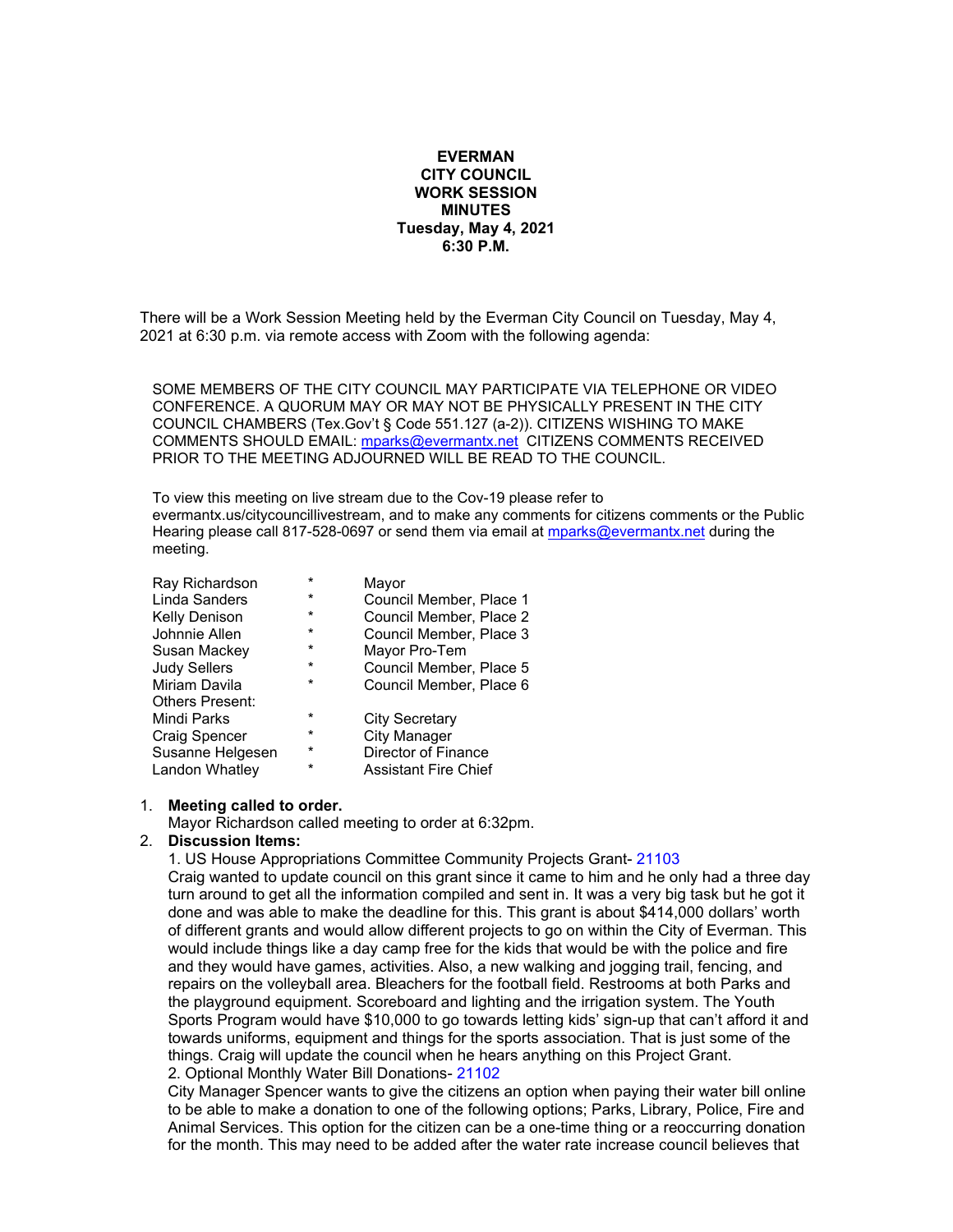is a good idea and they all would like to make this available online and in person to the citizen. This will be implemented.

#### 3. City of Everman Newsletter- 21101

City Manager Spencer had the employees turn in some names for the newsletter to have a fun way to come up with a new name that would be a good fit for our community. He displayed the list on the TV screen and council began debating and cutting down the list of names and they all thought the name "Everman News Corner "was a great fit to use for the new fresh-looking Newsletter for our citizens. This will be the new name and the first one will come out in June.

4. Updating the City of Everman Fee Schedule- 21100

City Manager Spencer just wanted to inquire with council on if they had anything else to add to the fee schedule. City Manager Craig Spencer explained to council that the new Library fees were not included and we are adding mobile food truck, and the pavilion rentals were not added either and these items will be what's updated in the Fee Schedule.

5. Mobile Food Vending Ordinance-21099

Craig wanted to give the council one more opportunity to add anything to this ordinance before it is brought back to council on the next meeting for approval. Council Member Allen asked what the fee for the rental space for a year is and Craig stated it was set at \$250. Council Members Sellers and Davila have agreed that this was set either at \$300 or \$350. Craig Stated that Mindi did confirm they are right but we will also check the minutes and get this corrected.

3. **City Manager's Report**- Craig Spencer

Craig reported that the Fire Department is moving along. Also, July 10, 2021 from 4pm-9pm they will have Celebrate America. There will be no car show or parade this year. There will also be some variances the council will see on the next meeting for approval involving this event. This would include the variance for vendors to set up and sell, the variance to sell alcohol at this event only on park property and there will be police officers present. There will also be a variance asked for a Fire Work display. 1.4g grade of fire works will be let off. This will be paid for by sponsors and donations. The vendors that enroll for this event are required to make a donation of any kind to participate in this event. These proceeds go to this event.

## 4. **Mayors Report –** Mayor Ray Richardson

He had nothing to report at this time.

## 5. **Citizens comments:**

## 1. Debbie Munoz- 21104

Debbie Munoz is the property owner at 607 N. Hansbarger street. The reason for her visitation today is to ask for an exemption to the variance, to the ordinance regarding fencing, so that she can have one put up in front of her home. The reason she is asking for this so that she can protect her home against theft and vandalism. Also, to secure her home better, and to invest and upgrade her home and the community. She is asking for 110 square foot, totally enclosing the front yard, with a 5  $\frac{1}{2}$  foot high wrought iron fence at the 10-foot set back. She did include some pictures of the front view of her home. City Manager Spencer displayed the photos on the TV screens for council review. She also displayed that the water meter even at the 10- foot set back still had 6 feet to allow any repairs and would be accessible for any reason. There would also be an access gate to the home. The value of this project is about 7 to 8 thousand dollars. She believes in doing this that it will improve the community and she takes great pride in her home and community. She is asking for council consideration in the exemption to the Variance to allow her to have 5ft. tall wrought iron fence and the 10 feet set back from the curb all the way up and around including her driveway. Council would also like Craig to take this to the planning and Zoning Board to have the Ordinance changed from the 13-foot set back to the 10-foot set back to eliminate this problem all together for the citizens in the future. This will go on the next meeting for approval for her Variance at her property for now.

## 6. **Adjourn.**

Mayor Richardson adjourned meeting at 7:23pm.

Mindi Parks City Secretary

\_\_\_\_\_\_\_\_\_\_\_\_\_\_\_\_\_\_\_\_\_\_\_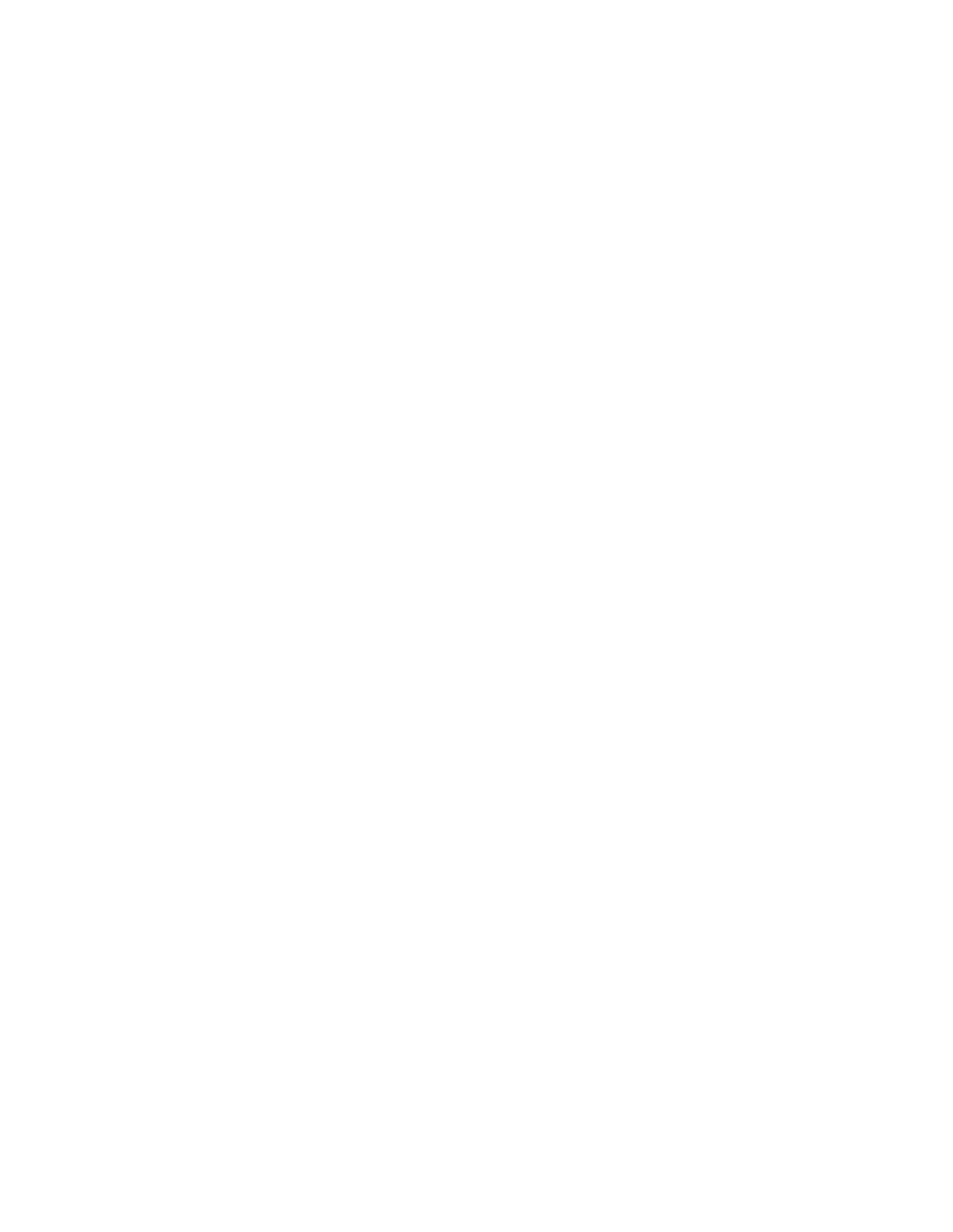#### **EVERMAN CITY COUNCIL REGULAR/PUBLIC HEARING METTING MINUTES Tuesday, May 11, 2021 At 6:30pm.**

There will be a Regular/Public Hearing Meeting held by the Everman City Council on Tuesday, May 11, 2021 at 6:30pm, via Zoom with the following agenda:

**SOME MEMBERS OF THE CITY COUNCIL MAY PARTICIPATE VIA TELEPHONE OR VIDEO CONFERENCE. A QUORUM MAY OR MAY NOT BE PHYSICALLY PRESENT IN THE CITY COUNCIL CHAMBERS (Tex.Gov't § Code 551.127 (a-2)). CITIZENS WISHING TO MAKE COMMENTS SHOULD EMAIL: [mparks@evermantx.net](mailto:mparks@evermantx.net) CITIZENS COMMENTS RECEIVED PRIOR TO THE MEETING ADJOURNED WILL BE READ TO THE COUNCIL.**

**To view this meeting on live stream due to the Cov-19 please refer to evermantx.us/citycouncillivestream, and to make any comments for citizens comments please call 817-528-0697 or send them via email at [mparks@evermantx.net](mailto:mparks@evermantx.net) during the meeting.**

| $\star$ | Mayor                       |
|---------|-----------------------------|
| *       | Council Member, Place 1     |
| *       | Council Member, Place 2     |
| *       | Council Member, Place 3     |
| $\star$ | Mayor Pro-Tem               |
| *       | Council Member, Place 5     |
| *       | Council Member, Place 6     |
|         |                             |
| $\star$ | <b>City Secretary</b>       |
| $\star$ | <b>City Manager</b>         |
| $\star$ | Director of Fianance        |
| *       | <b>Assistant Fire Chief</b> |
|         |                             |

- 1. Meeting called to order.
	- Mayor Richardson called meeting to order at 6:30pm.
- 2. Invocation.
- 3. Pledge of Allegiance.
- 4. Consent Agenda:
	- **A. Reading of Minutes of the previous meetings:**
	- 1. April 6, 2021 Work Session Meeting
	- 2. April 13, 2021 Regular Meeting
	- 3. April 23, 2021 Special/Public Hearing/Budget Workshop Meeting
	- **B. Financial Reports:**
	- 1. April 2021

Motion was made by Pro-Tem Mackey and seconded by Council Member Sellers to approve the consent Agenda as shown. **ALL VOTED AYE**

- 5. Public Hearing to hear citizens comments concerning Zoning changes.
- 6. Public Hearing to hear citizens comments concerning the Fee Schedule.

Mayor Richardson opened both Public Hearings at **6:34pm**, City Manager Craig Spencer explained the need for the Public Hearing and the Fee schedule changes and the need for the Zoning changes for the Mobile Food Vending Park. There were no citizens present to make any comments. Both Public Hearing were closed at **6:44pm**.

7. New Business:

Consideration and Possible Action:

1. Approve a Variance to the address of 607 N. Hansbarger, currently owned and occupied by Debbie Munoz (Applicant), allowing the construction of a wrought iron fence in the front of the property, with a maximum front height of 5  $\frac{1}{2}$  feet, and 10-foot set back to include the driveway where motor vehicles may access. – 21113

Motion was made by Denison and seconded by Pro-Tem Mackey to approve Variance to the address of 607 N. Hansbarger, currently owned and occupied by Debbie Munoz (Applicant), allowing the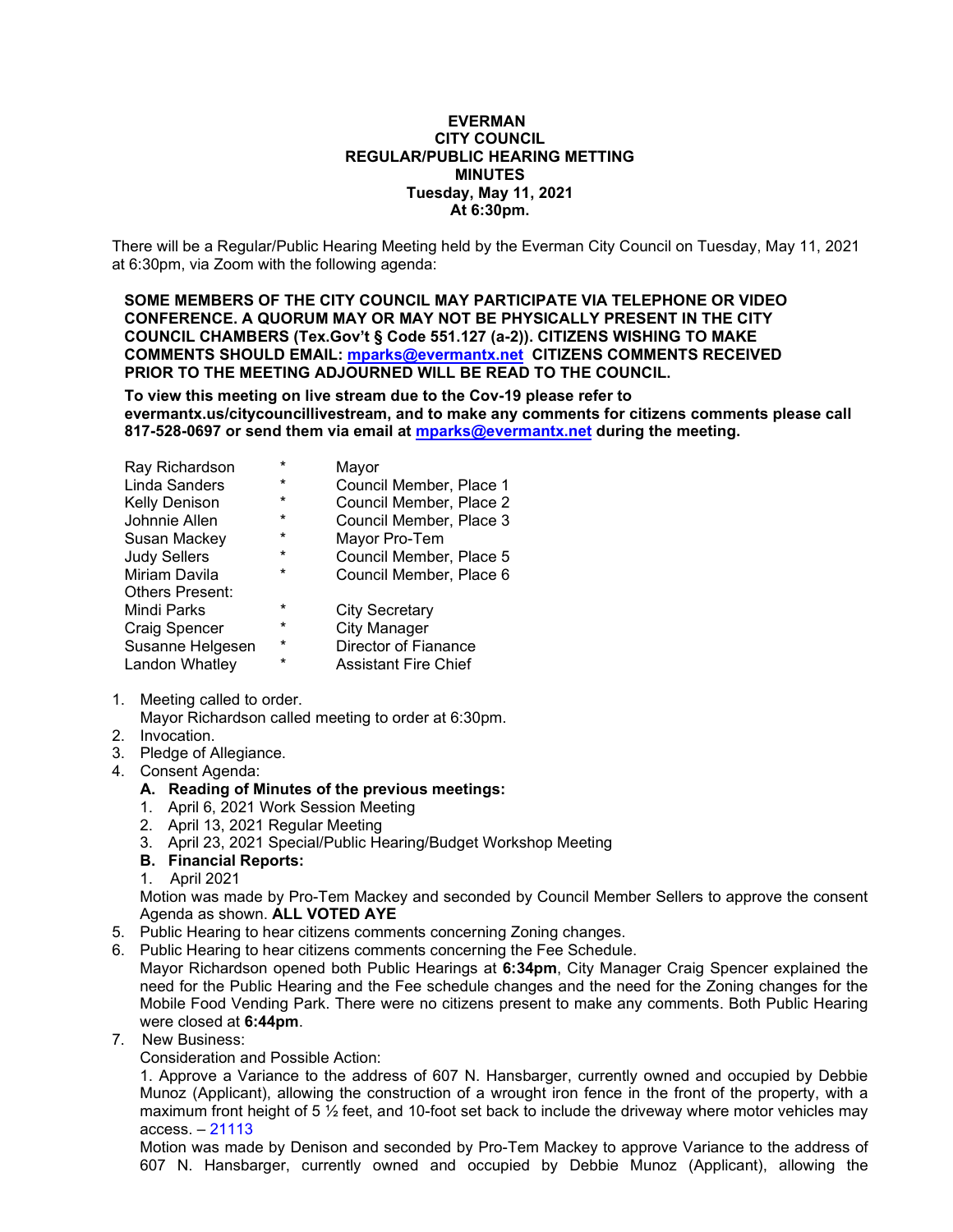construction of a wrought iron fence in the front of the property, with a maximum front height of 5  $\frac{1}{2}$  feet, and 10-foot set back to include the driveway where motor vehicles may access, and then another amended Motion was made by Council Member Denison and seconded by Council Member Davila to approve this Variance with the change of the 10-foot set back to an 8-foot set back and then as read. **ALL VOTED AYE**

2. Approve Ordinance No. 769 an ordinance amending ordinance No. 679, as amended, the zoning ordinance of the City of Everman, Texas, changing the zoning classification of a 7.64 Acre tract of land from the "AG" Agriculture and "A1" single family residential district to the "E" Heavy industrial district on Shelby County School Land Survey Abstract 1375 Tract 11, and revising the official Zoning Map in accordance therewith; Providing that this ordinance shall be cumulative of all Ordinances; Providing a Severability Clause; Providing a Penalty for violations hereof; Providing a Savings Clause; Providing for a Publication in the Official Newspaper; and providing an effective date.  $-21115$ 

Motion was made by Pro-Tem Mackey and seconded by Council Member Davila to approve Ordinance No. 769 an ordinance amending ordinance No. 679, as amended, the zoning ordinance of the City of Everman, Texas, changing the zoning classification of a 7.64 Acre tract of land from the "AG" Agriculture and "A1" single family residential district to the "E" Heavy industrial district on Shelby County School Land Survey Abstract 1375 Tract 11, and revising the official Zoning Map in accordance therewith; Providing that this ordinance shall be cumulative of all Ordinances; Providing a Severability Clause; Providing a Penalty for violations hereof; Providing a Savings Clause; Providing for a Publication in the Official Newspaper; and providing an effective date, and then another amended Motion was made by Council Member Denison and seconded by Pro-Tem Mackey to approve Ordinance as read with changing 7.6 Acre Track of land to an 17 Acre Track of land. **ALL VOTED AYE**

3. Approve Ordinance No. 770 an Ordinance amending Ordinance No. 679, as amended, the Zoning Ordinance of The City of Everman, Texas, Changing the Zoning classification of a 0.85 Acre Tract of Land from the "C1" Neighborhood Commercial District to the "CF" Community Facility District on Eureka Addition Block 2 Lot 6R, 7R, 8R, and 9R, also known as "306 to 312 North Race Street, and revising the Official Zoning Map in accordance therewith; Providing that this Ordinance shall be cumulative of all Ordinances; Providing a Severability Clause; Providing a Penalty for Violations hereof; Providing a savings clause; Providing for a Publication in the Official Newspaper; and providing an effective date. – 21116

Motion was made by Council Member Denison and seconded by Council Member Sellers to approve Ordinance No. 770 an Ordinance amending Ordinance No. 679, as amended, the Zoning Ordinance of The City of Everman, Texas, Changing the Zoning classification of a 0.85 Acre Tract of Land from the "C1" Neighborhood Commercial District to the "CF" Community Facility District on Eureka Addition Block 2 Lot 6R, 7R, 8R, and 9R, also known as "306 to 312 North Race Street, and revising the Official Zoning Map in accordance therewith; Providing that this Ordinance shall be cumulative of all Ordinances; Providing a Severability Clause; Providing a Penalty for Violations hereof; Providing a savings clause; Providing for a Publication in the Official Newspaper; and providing an effective date. **ALL VOTED AYE**

4. Approve Ordinance No. 772 an Ordinance of The City of Everman ("CITY"), Texas, amending Appendix A, Fee Schedule, to include permitting fees for a Mobile Food Vendor License and a Temporary Mobile Food Vendor License of The City's Code of Ordinances; and Providing for the following: Popular Name; Findings of fact; Scope of Jurisdiction; Applicability; Effective Date; Enforcement, including criminal fines not to exceed \$2,000.00 and civil penalties not to exceed \$500.00 per violation; Enactment; Repealer; Severability; Codification; and Proper Notice and Meeting.- 21118

Motion was made by Pro-Tem Mackey and seconded by Council Member Denison to approve Ordinance No. 772 an Ordinance of The City of Everman ("CITY"), Texas, amending Appendix A, Fee Schedule, to include permitting fees for a Mobile Food Vendor License and a Temporary Mobile Food Vendor License of The City's Code of Ordinances; and Providing for the following: Popular Name; Findings of fact; Scope of Jurisdiction; Applicability; Effective Date; Enforcement, including criminal fines not to exceed \$2,000.00 and civil penalties not to exceed \$500.00 per violation; Enactment; Repealer; Severability; Codification; and Proper Notice and Meeting. **ALL VOTED AYE**

5. Approve Ordinance No. 771 an Ordinance amending Ordinance No. 679, as amended, the Zoning Ordinance of the City of Everman, Texas, changing the Zoning classification of a 0.85 Acre Tract of land from the "C1" Neighborhood Commercial District to the "CF" Community Facility District on Eureka Addition Block 2 Lot 6R, 7R, 8R, and 9R, also known as "306 to 312 North Race Street, and revising the Official Zoning Map in accordance therewith; Providing that this Ordinance shall be cumulative of all Ordinances; providing a severability clause; Providing a Penalty for violations hereof; Providing savings clause; Providing for a Publication in the Official Newspaper; and Providing an Effective date. – 21117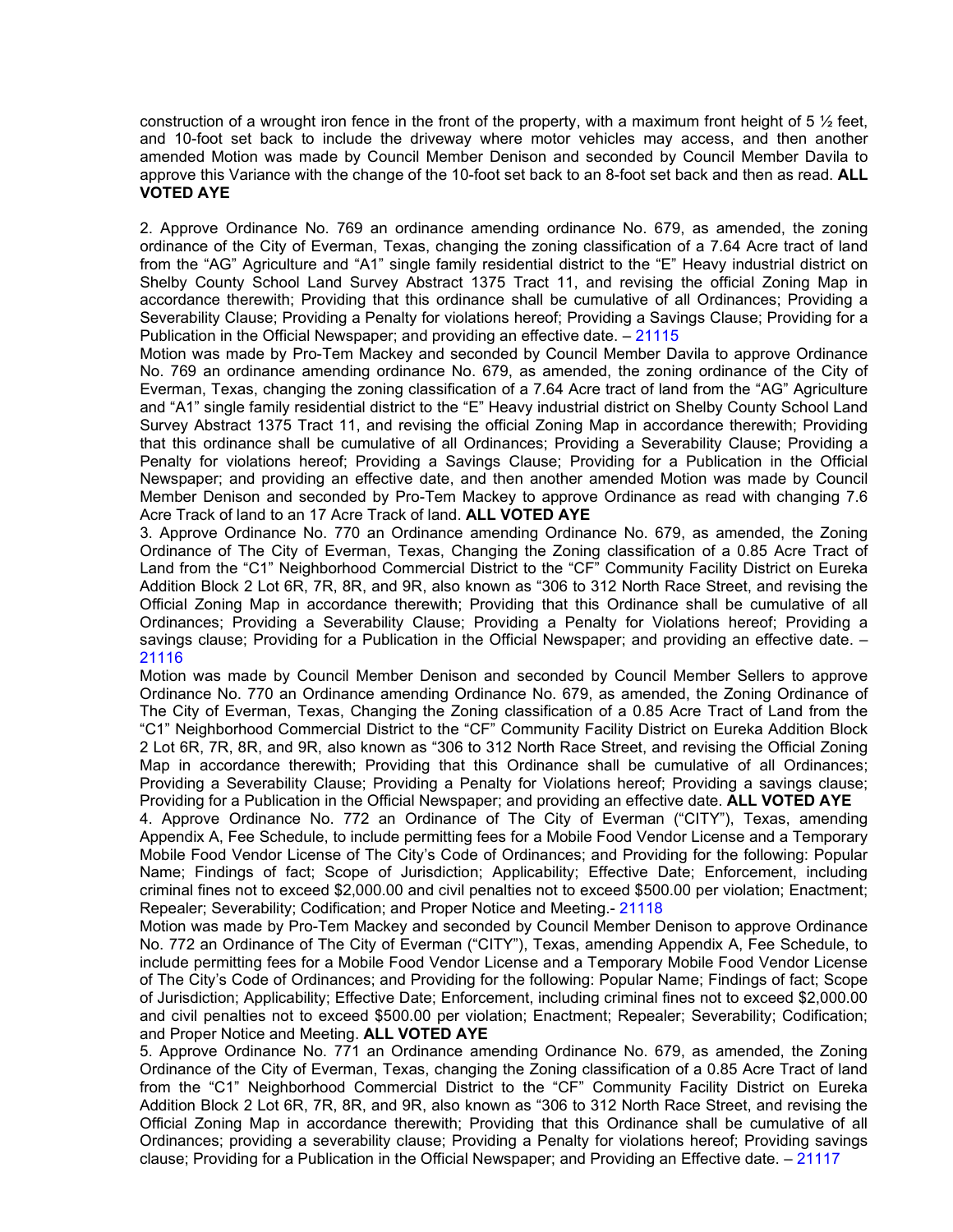#### **Did not approve this item.**

6. Approve Resolution No. 2021-05-01 a resolution of the City of Everman, Texas, finding that Oncor Electric Delivery Company LLC's Application for approval to amend its distribution cost recovery factor to increase distribution rates within the City should be denied; authorizing participation with OCSC; authorizing the Hiring of legal counsel and consulting services; finding that the City's reasonable rate case expenses shall be reimbursed by the company; finding that the meeting at which this resolution is passed is open to the Public as required by law; requiring notice of this resolution to the company and legal counsel. – 21108

Motion was made by Pro-Tem Mackey and seconded by Council Member Denison to approve Resolution No. 2021-05-01 a resolution of the City of Everman, Texas, finding that Oncor Electric Delivery Company LLC's Application for approval to amend its distribution cost recovery factor to increase distribution rates within the City should be denied; authorizing participation with OCSC; authorizing the Hiring of legal counsel and consulting services; finding that the City's reasonable rate case expenses shall be reimbursed by the company; finding that the meeting at which this resolution is passed is open to the Public as required by law; requiring notice of this resolution to the company and legal counsel. **ALL VOTED AYE**

7. Approve Resolution No. 2021-05-02 a resolution of the City Council of the City of Everman, Texas, Approving the Canvass of the May 1, 2021 Special Election results. – 21119

Motion was made by Pro-Tem Mackey and seconded by Council Member Sanders to approve Resolution No. 2021-05-02 a resolution of the City Council of the Coty of Everman, Texas, Approving the Canvass of the May 1, 2021 Special Election results. **ALL VOTED AYE**

8. Approve the selection of the name for the Everman Newsletter. – 21120

Motion was made by Council Member Denison and seconded by Pro-Tem Mackey to approve the selection of the name for the Newsletter, the selection of Everman News Corner. **ALL VOTED AYE**

9. Approve the option for Citizens of Everman to make voluntary donations, through the city approved bill payment system, for the following donation fund accounts: Parks, Library, Events, Police, Fire, and Animal Services. – 21107

Motion was made by Council Member Denison and seconded by Council Member Sanders to approve the option for Citizens of Everman to make voluntary donations, through the city approved bill payment system, for the following donation fund accounts: Parks, Library, Events, Police, Fire, and Animal Services. **ALL VOTED AYE**

10. Approve Job Description for the position of Utility Superintendent. – 21105

Motion was made by Council Member Sellers and seconded by Council Member Denison to approve Job Description for the position of Utility Superintendent. **ALL VOTED AYE**

11. Approve Job Description for the position of Director of City Facilities. – 21106

Motion was made by Council Member Sellers and seconded by Council Member Denison to approve Job Description for the position of Director of City Facilities. **ALL VOTED AYE**

12. Approve Job Description for the position of Director of Public Works. – 21121

Motion was made by Council Member Sellers and seconded by Council Member Sanders to approve Job Description for the position of Director of Public Works. **ALL VOTED AYE**

13. Approve Variance to the Everman Fire Department for the Celebrate America Festival, to allow the licensed sale, distribution, and consumption of alcohol within Pittman Park for the duration of the event. – 21109

Motion was made by Council Member Denison and seconded by Pro-Tem Mackey to approve Variance to the Everman Fire Department for the Celebrate America Festival, to allow the licensed sale, distribution, and consumption of alcohol within Pittman Park for the duration of the event. **ALL VOTED AYE**

14. Approve Variance to the Everman Fire Department for the Celebrate America Festival to allow vendors to sell or market their products within Pittman Park for the duration of the event. – 21110

Motion was made by Pro-Tem Mackey and seconded by Council member Sanders to approve Variance to the Everman Fire Department for the Celebrate America Festival to allow vendors to sale or market their products within Pittman Park for the duration of the event. **ALL VOTED AYE**

15. Approve Variance to the Everman Fire Department for the Celebrate America Festival to allow for a Fireworks Display that will be conducted by an authorized and insured vendor, under the supervision and inspection of the Fire Marshal's Office. – 21111

Motion was made by Council Member Denison and seconded by Pro-Tem Mackey to approve Variance to the Everman Fire Department for the Celebrate America Festival to allow for a Fireworks Display that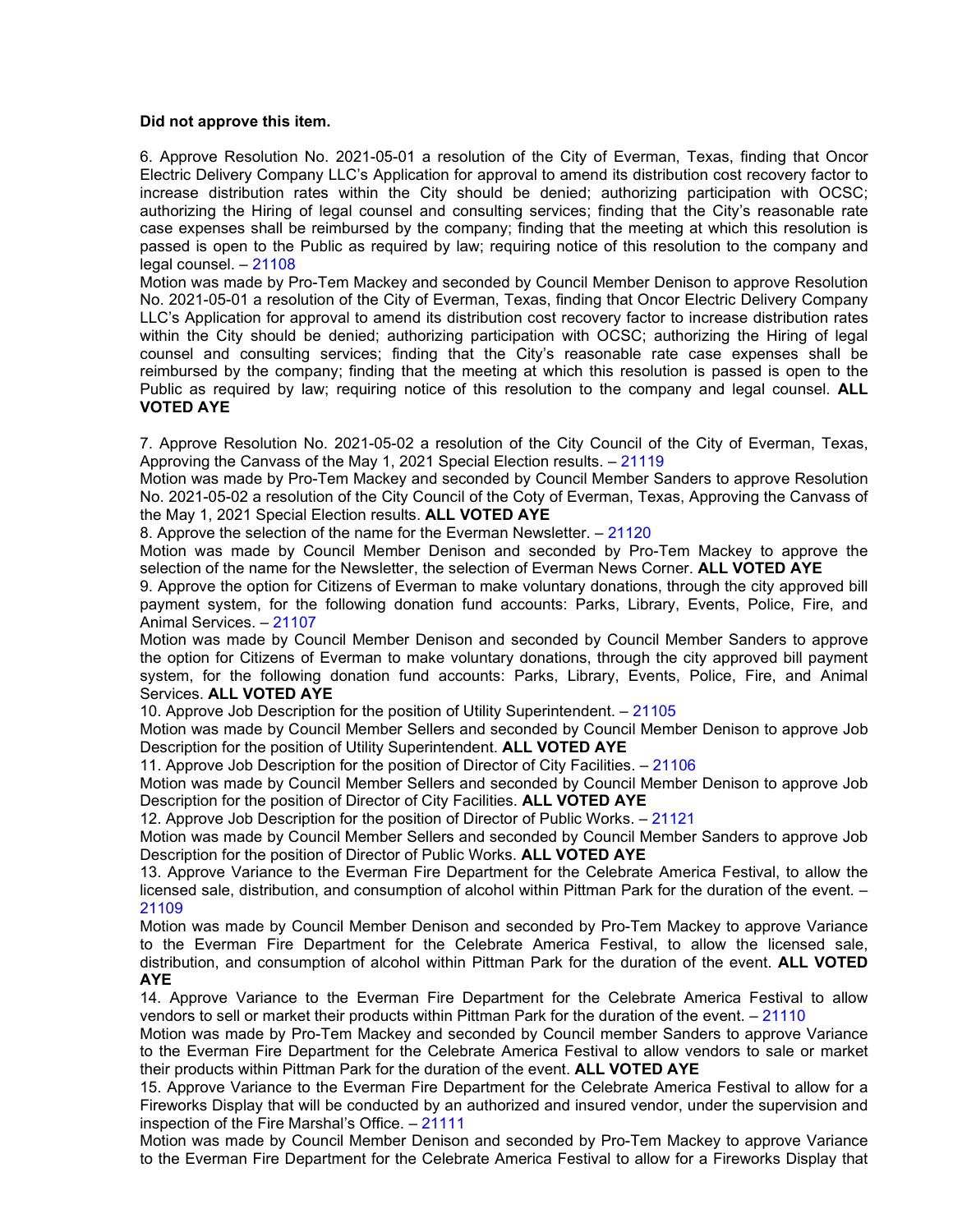will be conducted by an authorized and insured vendor, under the supervision and inspection of the Fire Marshal's Office. **ALL VOTED AYE**

16. Approve Variance to the Everman Fire Department to allow for the collection of donations from the roadway within the City Limits of Everman for the dates of May  $29<sup>th</sup>$  and May  $30<sup>th</sup>$ . - 21112

Motion was made by Pro-Tem Mackey and seconded by Council Member Sellers to approve Variance to the Everman Fire Department to allow for the collection of donations from the roadway within the City Limits of Everman for the dates of May 29th and May 30th. **ALL VOTED AYE**

- 8. **Executive Session-**Pursuant to Section 551.071, Chapter 551 of the Texas Government Code, Council reserves the right to convene into Executive Session(s) from time to time as deemed necessary during this meeting, to receive advice from its attorney on any posted agenda item, as permitted by law. Additionally, Council may convene into Executive Session to discuss the following:
	- A. Pending or Contemplated Litigation or to Seek the Advice of the City Attorney pursuant to Section 551.071.
	- B. Discussion regarding possible Purchase, Sale, Exchange, Lease, or Value of Real Property, Pursuant to Section 551.072.
	- C. Personnel Matters pursuant to Section 551.074.
		- 1. Personnel Issues

## **Did not convene into Executive Session.**

- 9. City Managers Report- Craig Spencer City Manager Spencer reported with the excessive rain that we received that there were no homes damaged and no water went into any homes. But they did have 13 vehicles in high water with 2 rescues and also 1 structure fire.
- 10. Mayor's Report: Mayor Ray Richardson Mayor Richardson reported to council that Martha Weber's husband died and there has been nothing planned for the funeral yet.
- 11. Citizen's comments.

\_\_\_\_\_\_\_\_\_\_\_\_\_\_\_\_\_\_\_\_\_\_

- NONE
- 12. Adjourn.

Mayor Richardson adjourned meeting at 7:26pm.

Mindi Parks City Secretary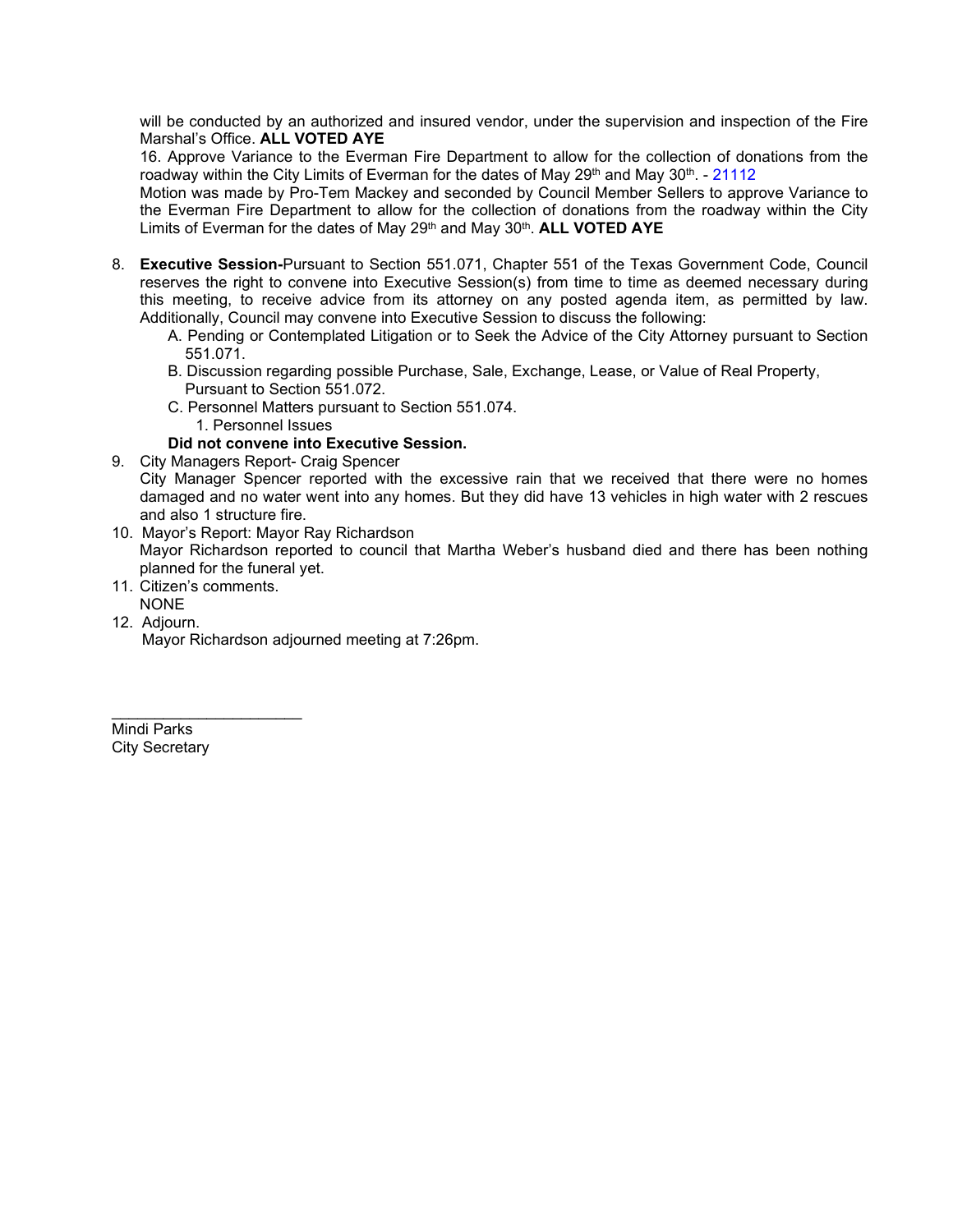#### **EVERMAN CITY COUNCIL EMERGENCY MEETING MINUTES Friday, May 21, 2021 1:00 P.M.**

There will be an Emergency Meeting held by the Everman City Council on Friday, May 21, 2021 at 1:00 p.m. via Zoom with the following agenda:

**SOME MEMBERS OF THE CITY COUNCIL MAY PARTICIPATE VIA TELEPHONE OR VIDEO CONFERENCE. A QUORUM MAY OR MAY NOT BE PHYSICALLY PRESENT IN THE CITY COUNCIL CHAMBERS (Tex.Gov't § Code 551.127 (a-2)). CITIZENS WISHING TO MAKE COMMENTS SHOULD EMAIL: [mparks@evermantx.net](mailto:mparks@evermantx.net) CITIZENS COMMENTS RECEIVED PRIOR TO THE MEETING ADJOURNED WILL BE READ TO THE COUNCIL.**

**To view this meeting on live stream due to the Cov-19 please refer to evermantx.us/citycouncillivestream, and to make any comments for citizens comments please call 817-528-0697 or send them via email at [mparks@evermantx.net](mailto:mparks@evermantx.net) during the meeting.**

| $\star$  | Mayor                   |
|----------|-------------------------|
| $\ast$   | Council Member, Place 2 |
| $\star$  | Council Member, Place 3 |
| $\star$  | Council Member, Place 5 |
| $\star$  | Council Member, Place 6 |
|          |                         |
| $\star$  | Council Member, Place 1 |
| $^\star$ | Mayor Pro-Tem           |
|          |                         |
| $\star$  | <b>City Secretary</b>   |
| $\star$  | <b>City Manager</b>     |
| *        | Director of Finance     |
|          |                         |

1. Meeting called to order.

Mayor Richardson called meeting to order at 1:01pm.

- 2. **Executive Session-**Pursuant to Section 551.071, Chapter 551 of the Texas Government Code, Council reserves the right to convene into Executive Session(s) from time to time as deemed necessary during this meeting, to receive advice from its attorney on any posted agenda item, as permitted by law. Additionally, Council may convene into Executive Session to discuss the following:
	- A. Pending or Contemplated Litigation or to Seek the Advice of the City Attorney pursuant to Section 551.071.
	- 1. Gexa Energy Storm Recovery Fees.
	- 2. Sewer line residential issue.
	- B. Discussion regarding possible Purchase, Sale, Exchange, Lease, or Value of Real Property, Pursuant to Section 551.072.
	- C. Personnel Matters pursuant to Section 551.074.
	- Mayor opened Executive Session at 1:03pm and closed Executive Session at 1:36pm.
- 3. Consideration and Possible Action concerning Executive Session. Motion was made by Council Member Sellers and seconded by Council Member Denison to approve option #2, the \$933.99 monthly payment to Gexa Energy Storm Recovery, and our City Manager or Designee to make the monthly payments. **ALL VOTED AYE**
- 4. Adjourn.

Mayor Richardson adjourned the meeting at 1:37pm.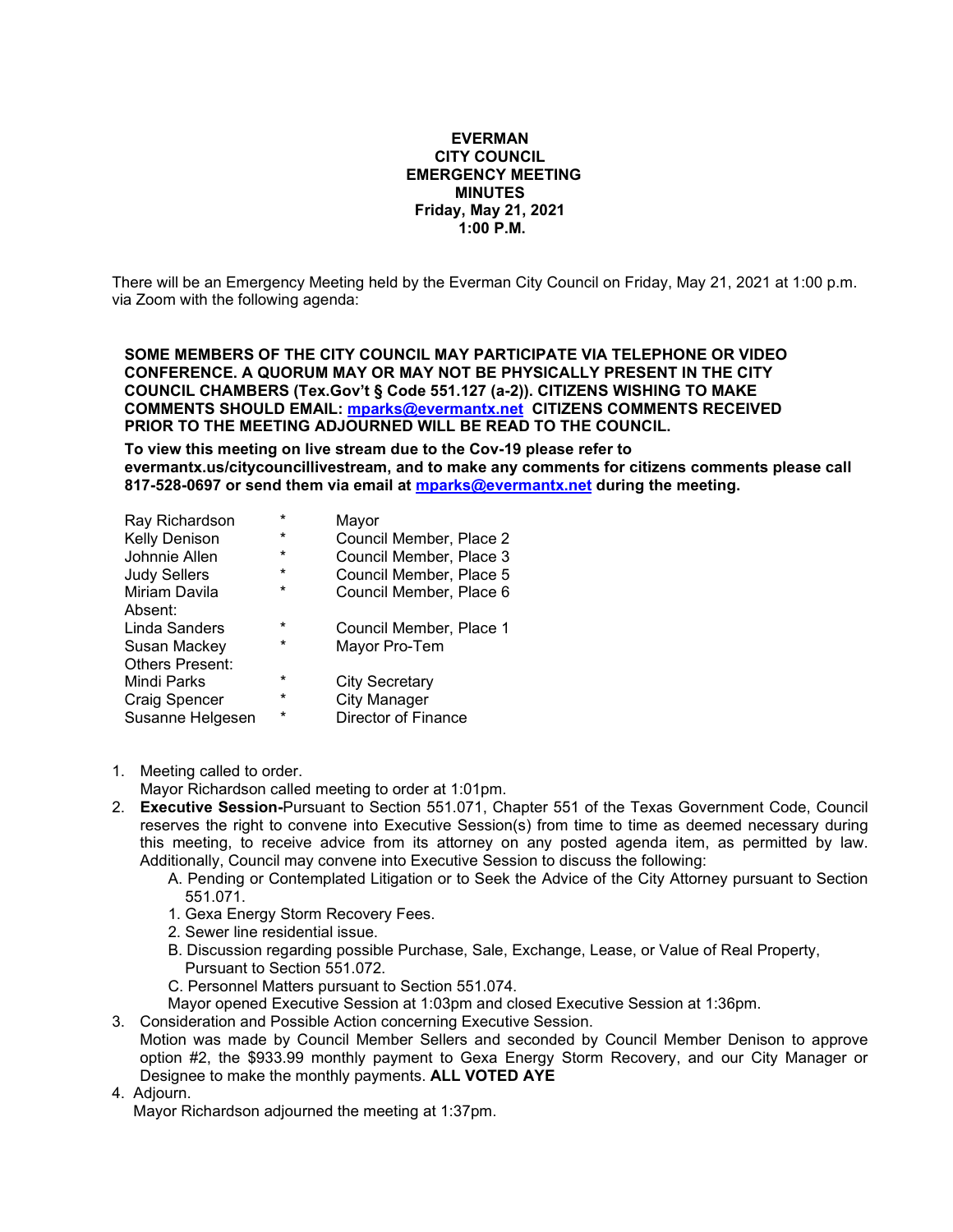Mindi Parks City Secretary

\_\_\_\_\_\_\_\_\_\_\_\_\_\_\_\_\_\_\_\_\_\_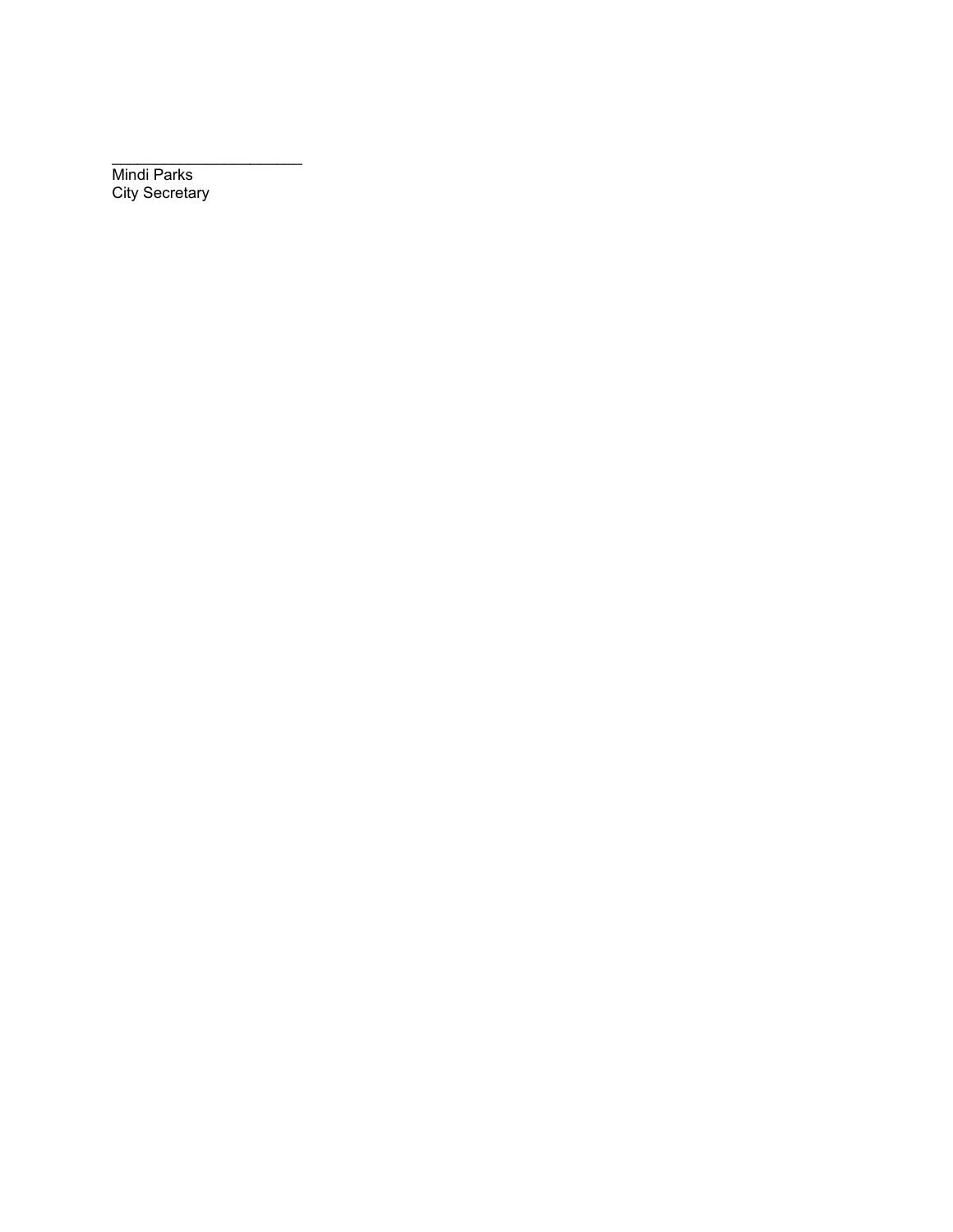<span id="page-11-0"></span>

# **Everman City Council Agenda Request**

| <b>Agenda Tracking Number</b> | 21127                                                                          |  |
|-------------------------------|--------------------------------------------------------------------------------|--|
| TYPE:                         | <b>Consideration and Possible Action</b>                                       |  |
| <b>SUBJECT:</b>               | Approve and adopt the City of Everman Master<br>Thoroughfare Plan as presented |  |

# **What date would you like to have this** Tuesday, June 8, 2021 **item added:**

# **RECOMMENDATION:**

It is recommended that the City of Everman City Council approve and adopt the Master Thoroughfare Plan as presented.

# **DISCUSSION:**

At the request of city council, Christopher Drive was added onto the Master Thoroughfare Map as a minor collector street.

# **ATTACHMENTS:**

| MTP Final.pdf<br>pdf |  |
|----------------------|--|
|----------------------|--|

| <b>Submitted for City Manager's Office</b><br>by: | C. W. Spencer                |
|---------------------------------------------------|------------------------------|
| <b>Originating Department:</b>                    | <b>City Manager's Office</b> |
| <b>Originating Department Head:</b>               | C. W. Spencer                |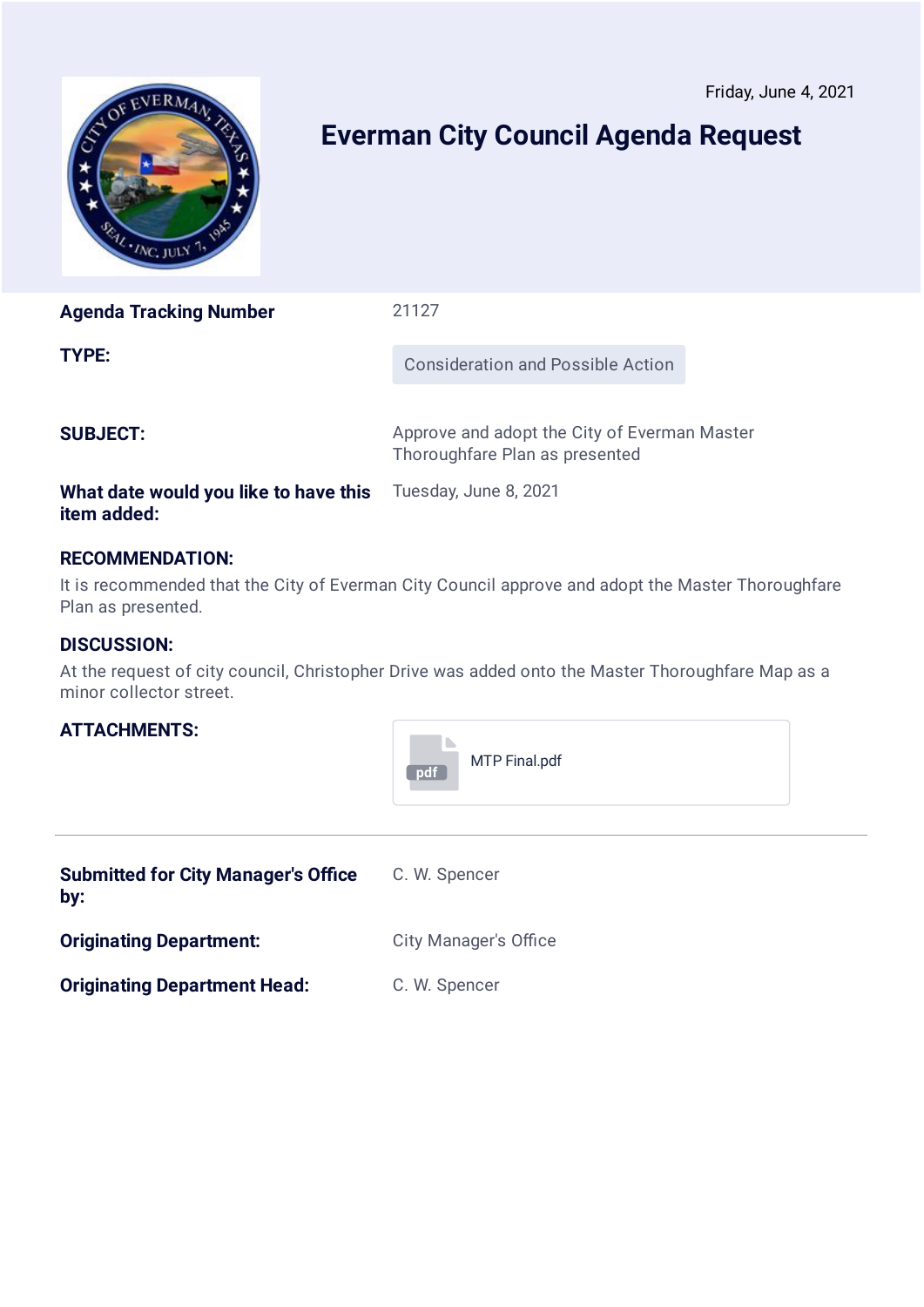<span id="page-12-0"></span>

# **Everman City Council Agenda Request**

| <b>Agenda Tracking Number</b> | 21125                                                                                                                                                                                                                                                                                                                                                                                                                                                                                                                                                                                                                                                                                                                                             |
|-------------------------------|---------------------------------------------------------------------------------------------------------------------------------------------------------------------------------------------------------------------------------------------------------------------------------------------------------------------------------------------------------------------------------------------------------------------------------------------------------------------------------------------------------------------------------------------------------------------------------------------------------------------------------------------------------------------------------------------------------------------------------------------------|
| TYPE:                         | <b>Consideration and Possible Action</b>                                                                                                                                                                                                                                                                                                                                                                                                                                                                                                                                                                                                                                                                                                          |
| <b>SUBJECT:</b>               | Approve Ordinance #771 - AN ORDINANCE OF THE CITY OF<br>EVERMAN ("CITY"), TEXAS, ADDING DIVISION 3 TO<br>ARTICLE III, FOOD ESTABLISHMENTS, WITHIN CHAPTER 11,<br>LICENSES, PERMITS AND MISCELLANEOUS BUSINESS<br>REGULATIONS OF THE CITY'S CODE OF ORDINANCES<br><b>ENACTING THE REGULATION OF MOBILE FOOD VENDORS;</b><br>AND PROVIDING FOR THE FOLLOWING: POPULAR NAME;<br>FINDINGS OF FACT; SCOPE OF JURISDICTION;<br>APPLICABILITY; EFFECTIVE DATE; ENFORCEMENT,<br>INCLUDING CRIMINAL FINES NOT TO EXCEED \$2,000.00<br>AND CIVIL PENALTIES NOT TO EXCEED \$500.00 PER<br>VIOLATION; AND THAT EACH DAY IN VIOLATION<br>CONSTITUTES A SEPARATE OFFENSE; ENACTMENT;<br>REPEALER; SEVERABILITY; CODIFICATION; AND PROPER<br>NOTICE AND MEETING. |

**What date would you like to have this** Tuesday, June 8, 2021 **item added:**

# **RECOMMENDATION:**

It is recommended that the Everman City Council approve Ordinance #771

# **DISCUSSION:**

## SUMMARY

Mobile Food Vendors, also commonly referred to as food trucks, have gained a stronger presence in cities across Texas. Food trucks can boost economic growth in cities and provide additional business opportunities for locals. It is common for cities to have regulations and licensing processes in place for food trucks to ensure safety standards are met, as well as provide for the locations where they are permitted.

# FOOD TRUCK ORDINANCE

The Draft Food Truck Ordinance provides the following:

- A location map where Food Trucks can operate with an approved license;

- Restrictions from Food Trucks locating throughout the city aside from on the approved properties identified on the map;

- Temporary Food Truck licenses for private property owned by a public entity, as well as in conjunction with a Special Event Permit;

- A license process for Food Trucks that requires: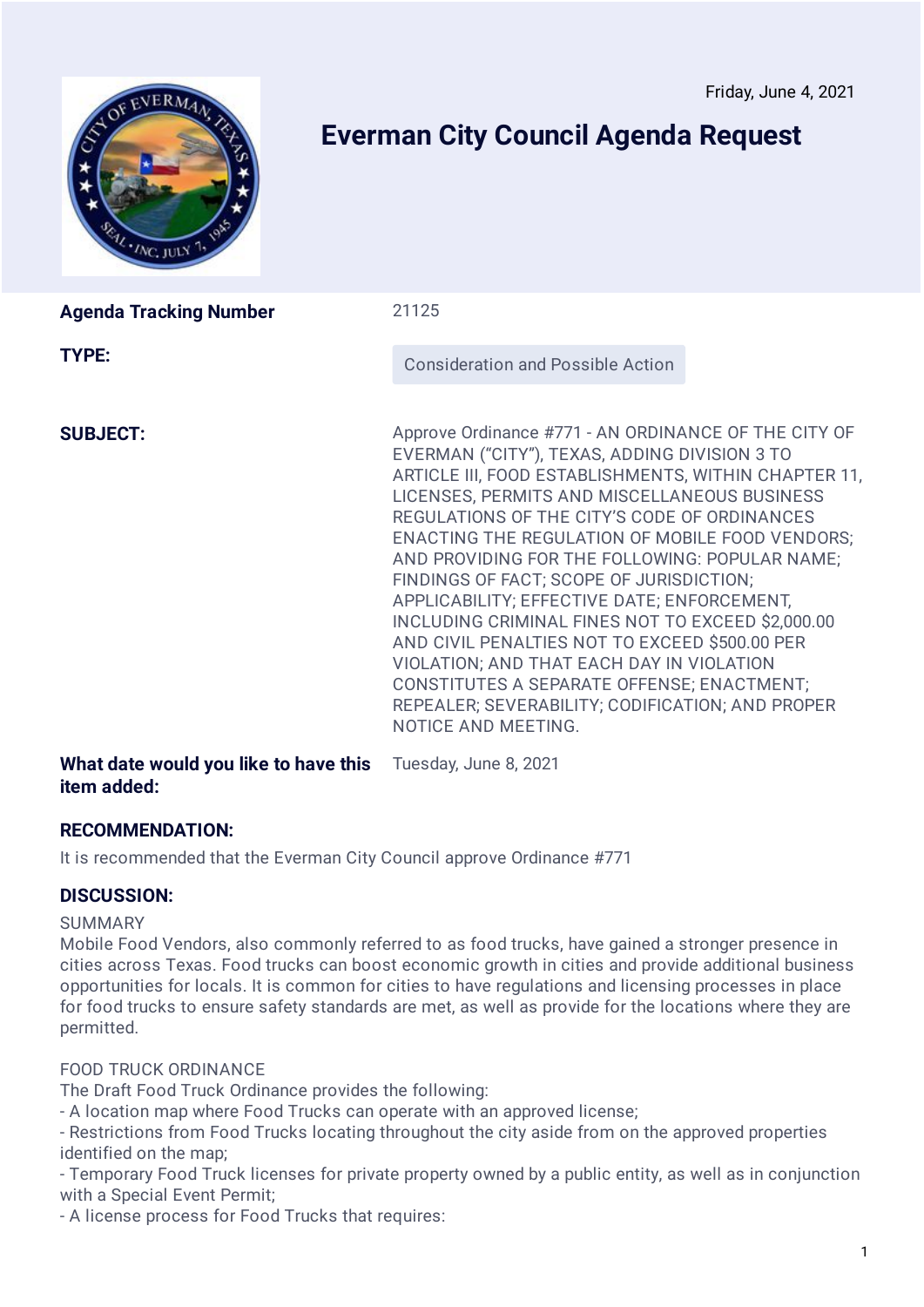- 1. Applicant's Name, and Business Name
- 2. Valid Texas Driver's License
- 3. Current Texas vehicle registration and liability insurance for the food truck
- 4. Proof of criminal background check for all operators of the food truck
- 5. Tax Certificate Sales Tax Reporting Signed affidavit from the Texas Comptroller of Public Accounts
- 6. Location, name, and address of Central Preparation Facility
- 7. List of all equipment used on the food truck
- 8. List of food items to be served
- 9. Copy of Food Manager Certification
- 10. Photos of the food truck
- 11. Proof of Health Inspection by the Tarrant County Health Department
- 12. Proof of fire inspection
- 13. Any other information deemed necessary at the time of permitting

- License fees will be provided for in a separate Fee Schedule Ordinance.

## CONCLUSION

The purpose of the proposed Ordinance is to not only regulate food trucks within the city, but to avoid creating any new zoning permitting criteria.

Following the adoption of this ordinance, as staff, City Council, and the Economic Development team work through the details of what this Food Truck park will look like, there will be a manual and applications designed to streamline this process for the city, and to ensure that those food trucks that are licensed through the city adhere to the city's standards

# **ATTACHMENTS:**



| <b>Submitted for City Manager's Office</b><br>by: | C. W. Spencer                |
|---------------------------------------------------|------------------------------|
| <b>Originating Department:</b>                    | <b>City Manager's Office</b> |
| <b>Originating Department Head:</b>               | C. W. Spencer                |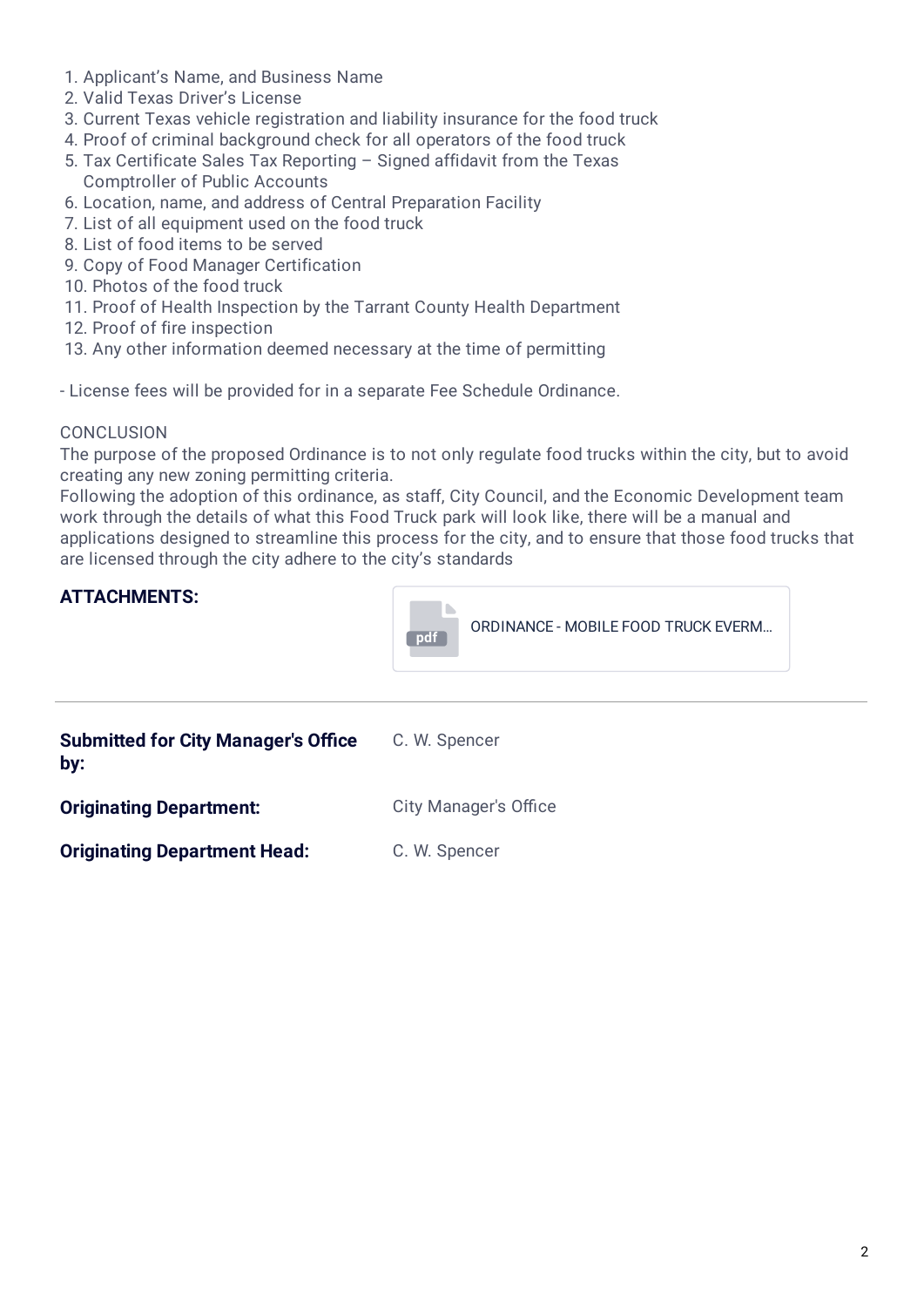<span id="page-14-0"></span>

# **Everman City Council Agenda Request**

| <b>Agenda Tracking Number</b>                        | 21126                    |  |
|------------------------------------------------------|--------------------------|--|
| <b>TYPE:</b>                                         | <b>Executive Session</b> |  |
| <b>SUBJECT:</b>                                      | <b>Personnel Issues</b>  |  |
| What date would you like to have this<br>item added: | Tuesday, June 8, 2021    |  |
| <b>RECOMMENDATION:</b><br><b>Executive Session</b>   |                          |  |
| <b>DISCUSSION:</b><br><b>Executive Session</b>       |                          |  |
| <b>Submitted for City Manager's Office</b><br>by:    | C. W. Spencer            |  |
| <b>Originating Department:</b>                       | <b>City Manager</b>      |  |
| <b>Originating Department Head:</b>                  | C. W. Spencer            |  |